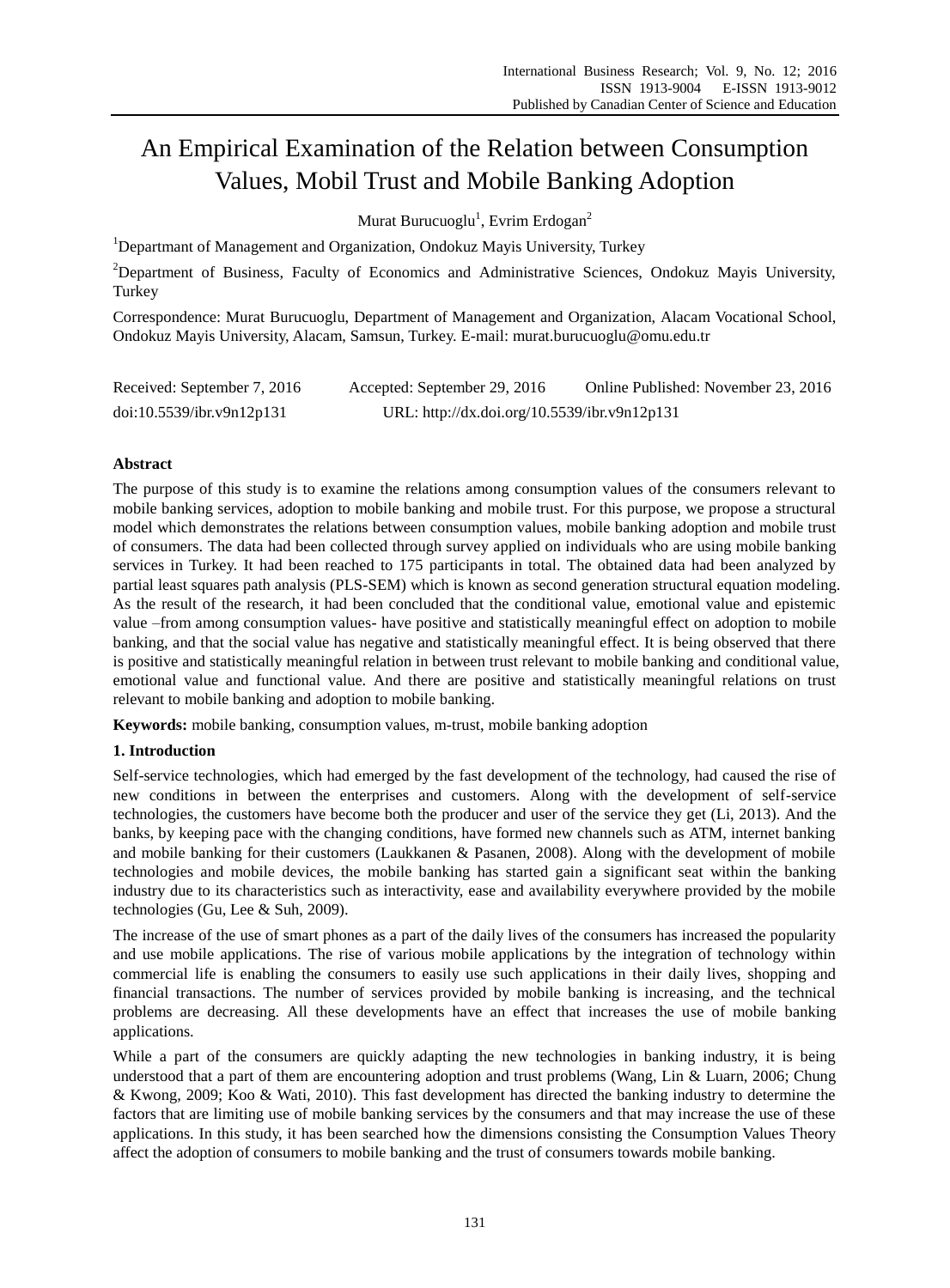## **2. Theoretical Backgrounds**

Mobile banking had provided its first service by the end of 1990s with the cooperation of German company Playbox and Deutsche Bank (Shaikh & Karjaluoto, 2015). Mobile banking is being defined as realizing the interaction in between the bank and the customer through mobile phones, personal digital assistants (PDA), and other tools except smart phones and computers (Barnes & Corbitt, 2003; Tobbin, 2012). In mobile banking, the users are able to realize writing cheques, account transactions and various payments by using the internet baking on their mobile tools (Lee & Chung, 2009).

Several recent studies have focused on evaluating the impact of e-commerce and mobile banking adoption on daily business practices of the firms (Aboelmaged & Gebba, 2013; Riasi & Pourmiri, 2015; Qu, Pinsonneault, Tomiuk, Wang & Liu, 2015; Tran & Corner, 2016; Hanna, 2016). Recent improvements in technology have led to changes the interactions between consumers and banks. Banks are continuously producing innovative banking services to meet consumer needs and expectations. Due to increase the flexibility and mobility of the financial services, mobile banking application has been recently seen as promising development in financial service (Tran and Corner, 2016). According to the research of Juniper Research; the mobile phone devices is forecast to reach two billion users by the end of the 2020. This rate will present %37 of the global adult population. The forecast indicates that the mobile banking will be a huge market

(https://www.juniperresearch.com/press/press-releases/mobile-banking-users-to-exceed-1-bn-this-year).

Mobile baking adoption is closely related with the acceptance process of the technology by the consumer. And mobile banking adoption may be specified as the intentions of the customers to use mobile banking services, their adoption of mobile banking and their willingness for using mobile banking. In literature, there are many studies examining the factors affection the adoption of mobile banking (Luarn & Lin, 2005; Gu et al., 2009; Akturan & Tezcan, 2012; Laukkanen & Pasanen, 2008; Li, 2013; Ying & Can, 2010; Tobbin, 2012; Shen, Huang, Chu & Hsu, 2010; Cudjoe, Anim & Nyanyofio, 2015; Saeed, 2011; Hanafizadeh, Behboudi, Koshksaray & Tabar, 2014). The variables which is commonly studied in mobile banking adoption models are perceived ease of use, perceived usefulness, performance expectancy, relative benefits of the mobile banking and trust (Oliveria, Faria, Thomas & Popovic, 2014). In this study, consumption values and trust variables are being used in the research model to explain the consumer mobile banking adoption.

The "value" concept is being used as a variable affecting the consumer mobile banking adoption different from the current common literature. Perceived value concept helped in explaining consumers decision making behaviors for years. Also many studies use perceived value and technology adoption relation to explain better understanding consumer technology adoption (Turel, Serenko & Bontis, 2007; Kim, Chan & Gupta, 2007; Kleijnen, De Ruyter & Wetzels, 2007; Liu, Zhao, Chau & Tang, 2015). Turel et al. (2007) stated that perceived value can be used to explain the consumer technology adoption in connection with the cognitive structure of technology adoption. Perceived value has a unidimensional and multidimensional structure (S ánchez-Fern ández & Iniesta-Bonillo, 2007; Karjaluoto, Jayawardhena, Leppaniemi & Pihlström, 2012). Consumption Value Theory is one of the multidimensional models of perceived value.

Consumption Values Theory developed by Sheth, Newman & Gross (1991a; 1991b) is consisting the theoretical basis of this study. The marketing literature, consumption values and benefit are being defined as factors established on creating value and customer loyalty, and determining the procurement decision and the use of products and services in the future (Pura, 2005). Before making explanations relevant to consumption values theory, it will be beneficial to define what the value means for the consumer. Value, in respect of the consumer, is being defined as the general assessment of the consumer regarding the benefits obtained from the products and services considering the things given and obtained by the consumer (Zeithaml, 1988). In this definition, Zeithaml (1988) deems the value perception of the consumer relevant to a product or service as the combination of costs assumed in obtaining the product or service and of the benefits gained after obtaining. And in this study, value has been defined based on the definition of Zeithaml (1988) as general assessment of the consumers regarding the benefits obtained by the use of mobile banking services.

Sheth et al. (1991a; 1991b), by the Consumption Values Theory they had developed, are specifying that the preferences of the consumers is a function of the consumption values. According to Consumption Values Theory, the preference decisions of the consumers are realizing as being affected from five consumption values as being functional value, emotional value, social value, conditional value and epistemic value. This theory is able to be applied on many preferences of the consumers as from consumer nondurables to services.

Why the consumers purchase a product or why they don't purchase a product, why they prefer a type of product and why they prefer a brand over the other consist the focus point of the consumption values theory (Sheth et al.,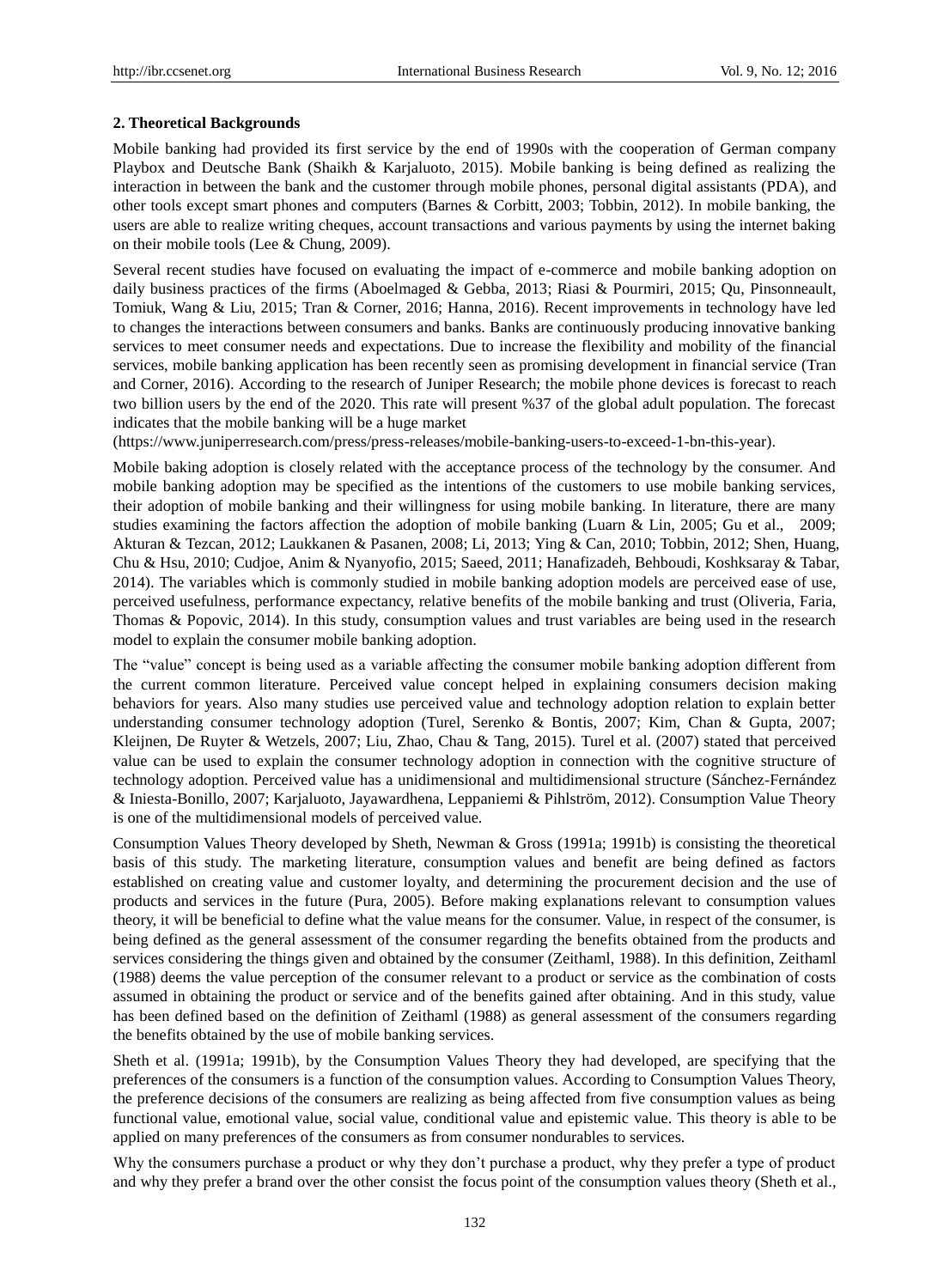1991a). Consumption Values Theory is based on three basic assumptions while examining the preference behaviors. These are in the form that the preferences of the consumers is a function of the multiple consumption values, that the contribution of each consumption value may be different in each preference decision, and that the consumption values are independent from each other (Sheth et al., 1991b).

Some limitations are required to be considered in the implementation of the Consumption Values Theory. The theory is able to be applied in personal decision making conditions, and in their systematic and voluntary preferences. More clearly, the theory examines the behaviors in which the consumers are not being obliged to make a preference and in which they are not obliged to use a product or service that some other selects for him and that consist of their voluntary preferences (Sheth et al., 1991a).

When banking and banking transactions are in subject, trust is coming to the forefront as one of the main factors affecting the behaviors of consumers. Trust has descriptions that differentiate from each other in literature depending on different research fields such as sociology, social psychology, psychology and marketing (Papadopoulou, Andreou, Kanellis & Martakos, 2001; Suh & Han, 2002). Fukuyama (1995) defines trust as cooperative behaviors of others and reliability expectation that affect the economic performance of a country. Trust may be deemed as the basis of any business or personal interaction. The enterprises or individuals require trusting the government or the institutions that they are a party of (Aksoy, 2012). Trust is being deemed as a basic factor in establishing long-term relations with the consumers and in maintaining it (Sharma & Patterson, 2000). And the thing being referred in this study is relevant to the fact that trust is the consumer's certainty about the supplier. Actually the trust felt towards mobile banking along with being a part of the trust felt by the consumers towards the bank, and along with the trust that the consumers feel towards electronic banking and the trust that the consumer feels towards the bank being related, it cannot be said that they are being assessed within the same frame. Because many consumers are able to remain loyal due to their trust towards their bank, but they are able to stay distant to technology based new applications of the bank.

Chung and Kwon (2009) specify that trust is an effective factor in mobile banking. Mobile banking may face difficulties in gaining the trust of the customers compared to internet banking due to constraints arising from a narrower display, slow pace and limited information presentation. In order to overcome these difficulties, the banks are required to be more objective and reliable in mobile banking services. And another difficulty in establishing trust in mobile banking is the change of trust against mobile banking as per time. And this problem is arising from lack of establishment of face-to-face relation with the customers.

# **3. Conceptual Framework and Hypotheses Development**

## *3.1 Consumption Values Relevant to Mobile Banking Services*

In the consumption values theory developed by Sheth et al. (1991a; 1991b), there are five consumption values affecting the preferences of the consumers. These values are functional value, emotional values, social values, conditional value and epistemic value. The consumption values theory has been used in many studies in marketing literature (see. Finch, 2006; Lin, Huang & Wang, 2010; Lin & Huang, 2012; Punj, 2011; Peng, Chen & Wen, 2014; Wang, Liao & Yang, 2013; Bolker, Gimpel & Hedman, 2009).

Bolker et al. (2009) had examined the experiences of smart phone users with the consumption values theory, and had concluded that all five consumption values have significant contributions to explain and understand the consumer experiences. McManus & Standing (2004), in their study realized to understand the mobile trade adoption and its reasons, suggest that consumption values theory and five sub-values of this theory may be used.

The functional value is being deemed as a significant value affecting the preferences of the consumers (Sweeney & Soutar, 2001). The functional value is being defined as the value arising when the products and services fulfill their functional, beneficial and physical purposes, and functional value is relevant to the performance, reliability, durability and price of the product and service (Sheth et al., 1991a; 1991b). There are studies regarding that the functional value affects the information technology systems (Tzeng, 2011), mobile services (Pura, 2005, Turel et al., 2007), use of mobile applications (Wang et al., 2013), and use of mobile banking services (Goh, Suki & Fam, 2014). Considering the studies performed, the hypothesis regarding functional value has been developed as follows.

H1: Functional value affects consumers' mobile banking adoptions.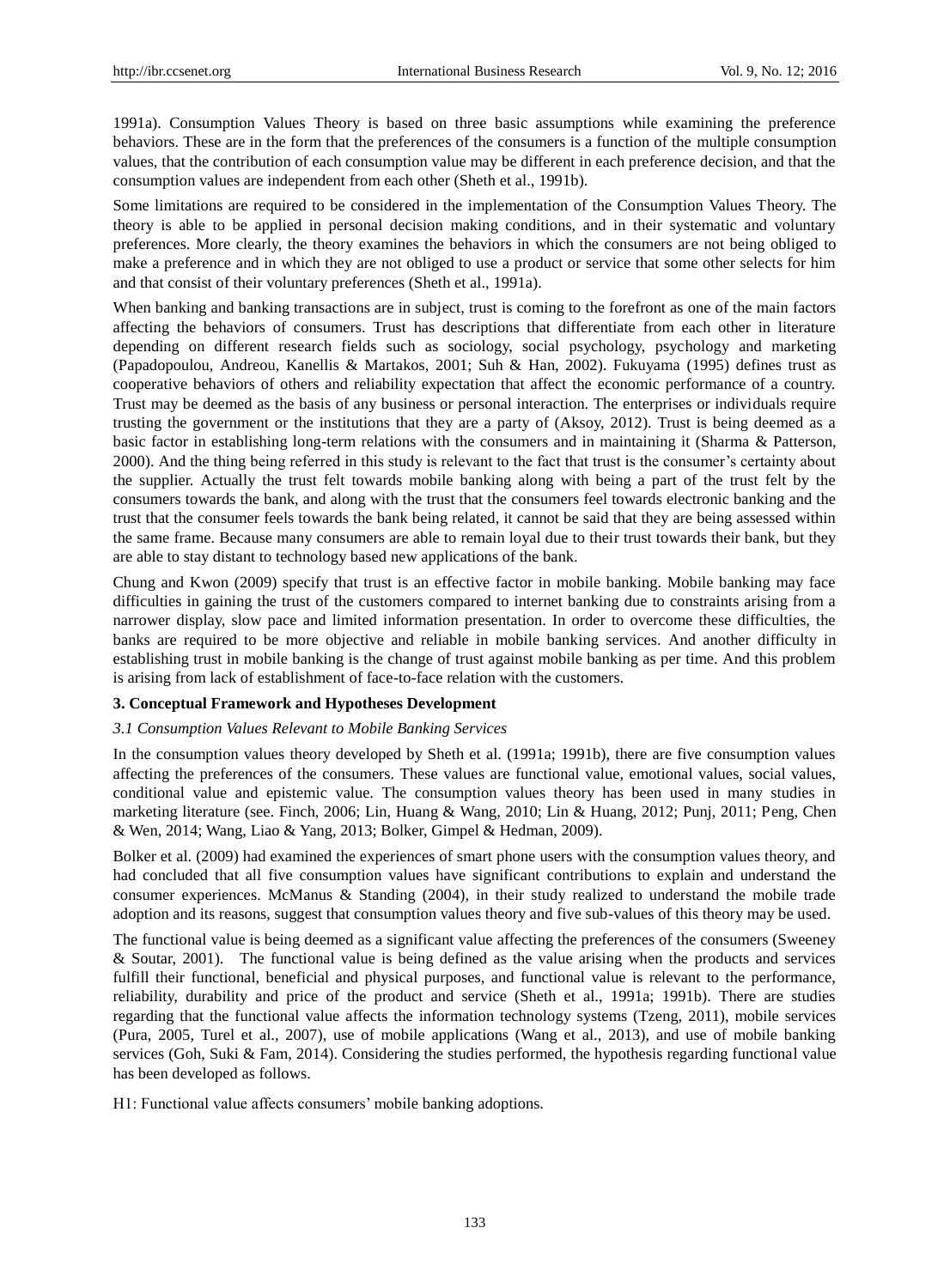

Social value specifies the dimension of value relevant to the one or more social groups that the consumer is in relation with. Social value consists of the perceptions of demographic, socio-economic, cultural and ethnical groups stereotyped as positive or negative in the society in which the consumer lives (Sheth et al., 1991a; 1991b). There are studies in the direction that social value affects use of mobile services (Tang & Foster, 2007; Yang & Jolly, 2009), use of mobile applications (Wang et al., 2013) and use of mobile banking services (Goh et al., 2014). Considering the studies performed, the hypothesis regarding social value has been developed as follows.

H2: Social value affects consumers' mobile banking adoptions.

Regarding emotional value, one of the factors motivating the customers in preferring the products and services and in establishing connection with them is emotions (Levy & Hino, 2016). It is related with the ability of product and service to mobilize the affections or emotions. In other words, it is the value dimension relevant to emotions caused by the product or service in the consumer (Sheth et al., 1991a; 1991b). There are studies in the direction that emotional value is effective in the use of mobile services (Yang & Jolly, 2009; Turel, Serenko & Bontis, 2010; Tang & Foster, 2007), in the use of mobile applications (Wang et al., 2013), and in the use of mobile banking services (Goh et al., 2014). Considering the studies performed, the hypothesis regarding emotional value has been developed as follows.

H3: Emotional value affects consumers' mobile banking adoptions.

Regarding epistemic value, it is being defined as the value dimension gained by the ability of the product or service to arouse curiosity, bring in innovation and satisfy the knowledge need (Sheth et al., 1991a; 1991b). There are studies in the direction that epistemic value affects use of mobile services (Tang & Foster, 2007; Tzeng, 2011), use of mobile applications (Wang et al., 2013) and use of mobile banking services (Goh et al., 2014). Considering the studies performed, the hypothesis regarding emotional value has been developed as follows.

H4: Epistemic value affects consumers' mobile banking adoptions.

Regarding the conditional value, it means the value dimension gained by the special conditions which the consumer faces in a case of decision making. The obtained benefit is frequently relevant to the condition involved (Sheth et al., 1991a; 1991b). Wang et al. (2013) had concluded in their study that consumption values play intermediacy role in the relation in between conditional value and use of mobile applications. Goh et al. (2014) had concluded in their study that there is no relation in between conditional value and intention of using mobile banking. Considering the studies performed, the hypothesis regarding conditional value has been developed as follows.

H5: Conditional value affects consumers' mobile banking adoptions.

# *3.2 M-Trust and Adoption of Mobile Banking*

In the studies performed relevant to trust in mobile banking, Bidarra, Muñoz-Leiva & Liébana-Cabanillas (2013) specify that trust positively affects the attitudes relevant to ease of use of mobile banking and use of electronic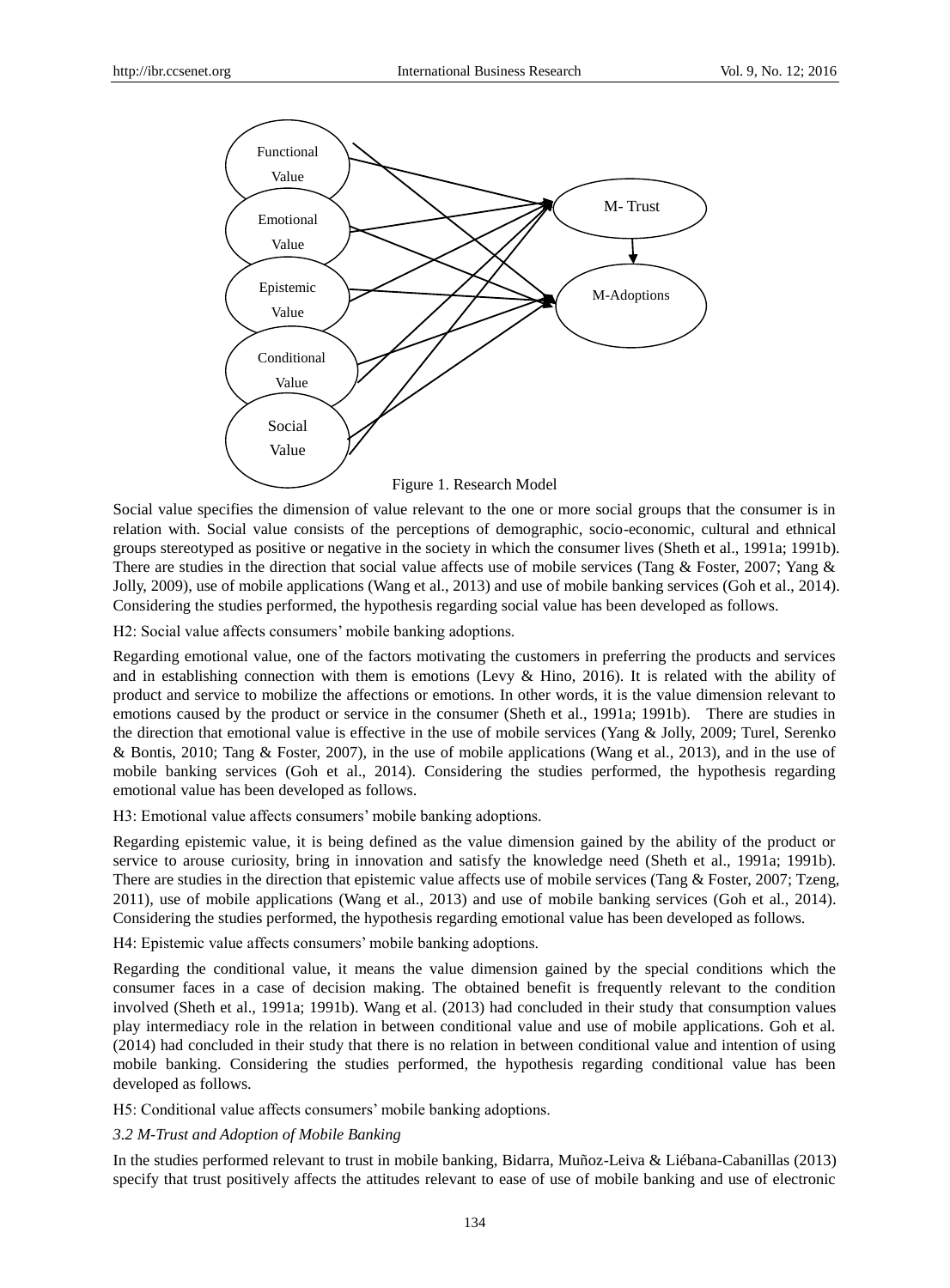system, and that it negatively affects the perception of risk. Gu et al. (2009) had concluded by their studies that trust against mobile banking affects the intention of using mobile banking. Koo & Wati (2010) had concluded in their studies that trust has direct effect on satisfaction of end users and perceived practicality. Hanafizadeh et al. (2014) specify by their studies that trust had direct effect on the intention of using mobile banking.

The following hypothesis had been developed based on the studies examining the relations in between m-trust and adoption of mobile banking.

H6: M-Trust affects consumers' mobile banking adoptions.

## *3.3 M-Trust and Consumption Values*

As no study directly examining the relation in between m-trust and consumption values is found as the result of the literature review performed, there are several studies analyzed trust and value relationship. Harris & Goode (2004) finds out a strong positive relation between perceived value and trust in online markets. Kim, Zhao & Yang (2008) explains perceived value is important in influencing customer trust. Karjaluoto et al. (2012) study shows that perceived value (functional value, monetary value, social value and emotional value) used as a variable in the model increases trust in telecommunication industry.

The following hypotheses had been developed for determining the relations in between consumption values regarding mobile banking services and m-trust.

H7a: Functional value affects consumers' m-trust toward mobile banking.

H7b: Emotional value affects consumers' m-trust toward mobile banking.

H7c: Epistemic value affects consumers' m-trust toward mobile banking.

H7d: Conditional value affects consumers' m-trust toward mobile banking.

H7e: Social value affects consumers' m-trust toward mobile banking.

## **4. Research Design**

## *4.1 Data Collection*

Survey method had been used in the collection of data. The data had been collected through accidental sampling from consumers who are using mobile banking services in Turkey. For the participants of the survey, it was found sufficient for them to perform at least one transaction over the mobile applications of their bank. The data had been collected within the period of March-June 2016, and 175 usable surveys in total had been obtained.

## *4.2 Sample Characteristics*

In the following table, there are demographic features of the participants using the mobile banking services and their frequencies of using mobile banking.

| $\mathbf n$                    | $\frac{0}{0}$ |      |
|--------------------------------|---------------|------|
| Gender                         |               |      |
| 69<br>Female                   |               | 39.4 |
| Male                           | 106           | 60.6 |
| Income                         |               |      |
| 0-1300 TL<br>74                |               | 42.3 |
| 37<br>1301-2500 TL             |               | 21.1 |
| 28<br>2501-3500 TL             |               | 16.0 |
| 24<br>3501-4500 TL             |               | 13.7 |
| 12<br>4501 TL and over         | 6.9           |      |
| Age                            |               |      |
| $18 - 25$<br>81                |               | 46.3 |
| $26 - 35$<br>51                |               | 29.1 |
| 29<br>$36 - 45$                |               | 16.6 |
| 46 and over<br>14              | 8.0           |      |
| Education                      |               |      |
| Less-High School<br>6          | 3.4           |      |
| 18<br>High School              |               | 10.3 |
| 28<br>College                  |               | 16.0 |
| 102<br>Bachelor of Science     |               | 58.3 |
| 21<br>Master Degree and PhD    |               | 12.0 |
| Frequency of Mobil Banking Use |               |      |
| 10 and less<br>121             |               | 69.1 |
| $11 - 30$<br>36                |               | 20.6 |
| 18<br>31 and over              |               | 10.3 |

# Table 1. Demographic Features of the Participants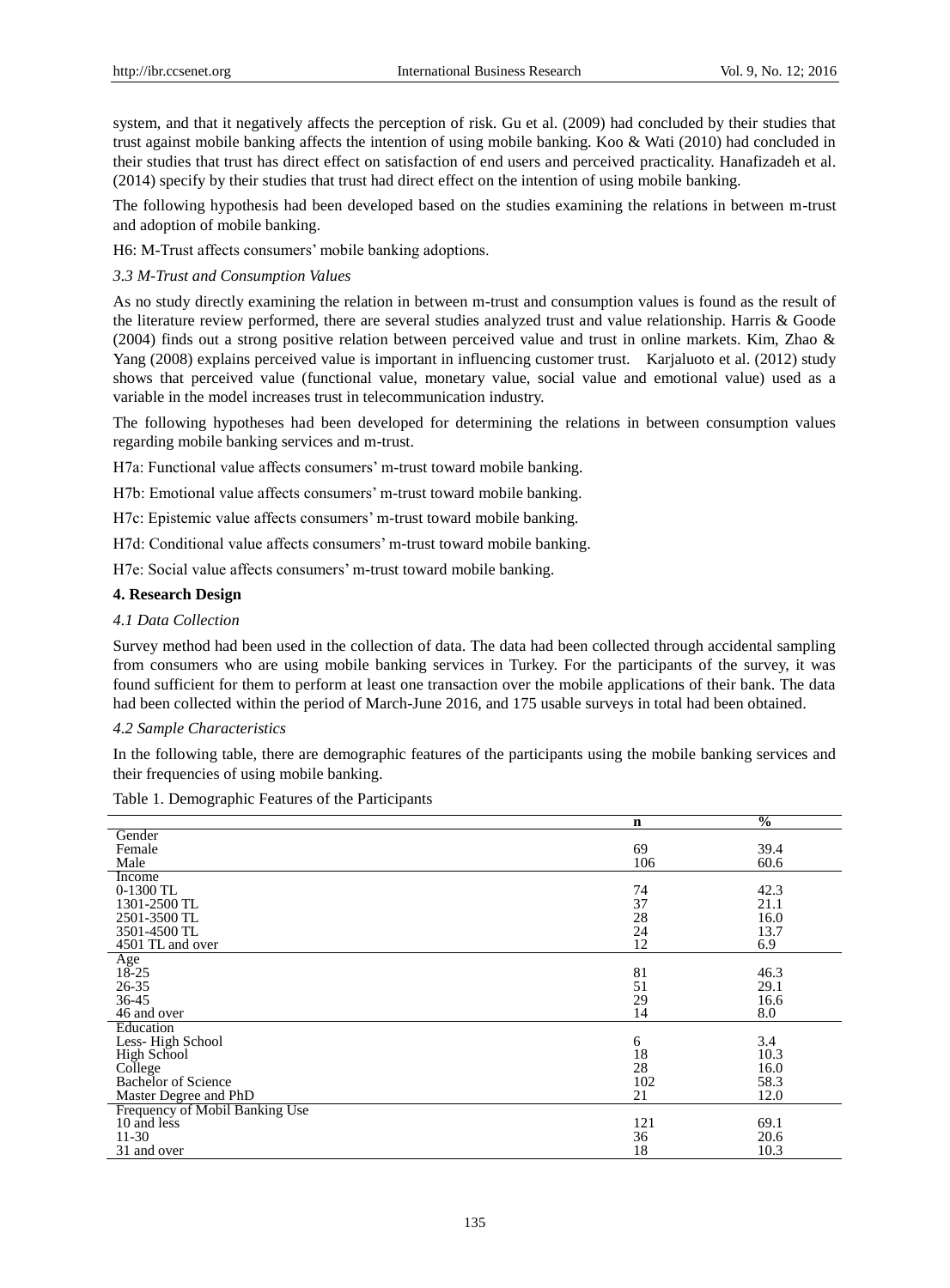# *4.3 Questionnaire Design*

The survey used in this study has been formed by using the previous studies in literature. The questions relevant to functional value had been formed by using the studies of Goh et al. (2014), Wang et al. (2013), Lee, Kim, Lee & Kim (2002), Sweeney & Soutar (2001), the phrases relevant to emotional value had been formed by using the studies of Wang et al. (2013); Lee et al. (2002), Sweeney & Soutar (2001), the phrases relevant to social value had been formed by using the studies of Goh et al. (2014), Wang et al. (2013), Lee et al., (2002), Sweeney & Soutar (2001), the phrases relevant to epistemic value had been formed by using the studies of Goh et al. (2014), and the phrases relevant to conditional value had been formed by using the studies of Goh et al. (2014) and Wang et al. (2013). And the phrases relevant to m-trust and m-banking adoption had been formed by using the study of Salimon, Yusoff & Mokhtar (2016). Five point Likert scale had been used in the survey.

# *4.4 Scale Validity and Reliability*

In the assessment of validity and reliability of the structure, factors loads, Cronbach Alpha coefficient, composite reliability, average variance extracted (AVE) and discriminant validity criteria had been used. Factor loads are being used in the assessment of validity of combination, and factor loads are generally over 0.50, and the ideal factor load is over 0.70 (Hair, Black, Babin, Anderson & Tatham, 2006).

| <b>Structures</b>        | <b>Variables</b> | <b>Factor Loadings</b> | <b>C.Alfa</b> | C.R.  | <b>AVE</b> |
|--------------------------|------------------|------------------------|---------------|-------|------------|
| <b>Functional Value</b>  | FV1              | 0.813                  | 0.844         | 0.883 | 0.532      |
|                          | $\rm FV2$        | 0.770                  |               |       |            |
|                          | FV3              | 0.810                  |               |       |            |
|                          | FV4              | 0.598                  |               |       |            |
|                          | FV5              | 0.762                  |               |       |            |
|                          | FV <sub>6</sub>  | 0.647                  |               |       |            |
|                          | FV7              | 0.629                  |               |       |            |
|                          | CV1              | 0.690                  | 0.767         | 0.842 | 0.518      |
| <b>Conditional Value</b> | CV2              | 0.633                  |               |       |            |
|                          | CV3              | 0.636                  |               |       |            |
|                          | CV4              | 0.829                  |               |       |            |
|                          | CV <sub>5</sub>  | 0.790                  |               |       |            |
| Epistemic Value          | EPV1             | 0.859                  | 0.760         | 0.860 | 0.673      |
|                          | EPV <sub>2</sub> | 0.805                  |               |       |            |
|                          | EPV3             | 0.796                  |               |       |            |
| <b>Emotional Value</b>   | EV1              | 0.726                  | 0.780         | 0.850 | 0.532      |
|                          | $\mathrm{EV}2$   | 0.781                  |               |       |            |
|                          | EV3              | 0.757                  |               |       |            |
|                          | EV4              | 0.715                  |               |       |            |
|                          | EV <sub>5</sub>  | 0.660                  |               |       |            |
| <b>Social Value</b>      | SV1              | 0.766                  | 0.876         | 0.909 | 0.668      |
|                          | SV <sub>2</sub>  | 0.818                  |               |       |            |
|                          | SV3              | 0.850                  |               |       |            |
|                          | SV <sub>4</sub>  | 0.867                  |               |       |            |
|                          | SV <sub>5</sub>  | 0.782                  |               |       |            |
| M-Trust                  | MT1              | 0.814                  | 0.875         | 0.907 | 0.621      |
|                          | MT2              | 0.710                  |               |       |            |
|                          | MT3              | 0.642                  |               |       |            |
|                          | MT4              | 0.822                  |               |       |            |
|                          | MT5              | 0.899                  |               |       |            |
|                          | MT6              | 0.814                  |               |       |            |
| M-Banking Adoption       | MA1              | 0.746                  | 0.860         | 0.891 | 0.505      |
|                          | MA2              | 0.715                  |               |       |            |
|                          | MA3              | 0.768                  |               |       |            |
|                          | MA4              | 0.668                  |               |       |            |
|                          | MA6              | 0.653                  |               |       |            |
|                          | MA7              | 0.744                  |               |       |            |
|                          | MA8              | 0.688                  |               |       |            |
|                          | MA9              | 0.698                  |               |       |            |

Table 2. Reliabilities and Validities of the Model

As it given in Table 2, it is being observed that the factor loads of all the variables in the research are over 0.50 and statistically significant. It may be said that the variables represent the structures in the research. Cronbach Alpha coefficient had been used in assessing the reliabilities of the variables. It is being expected for the Cronbach Alpha coefficient to be over 0.70 (Hair et al., 2006). And the composite reliability value is being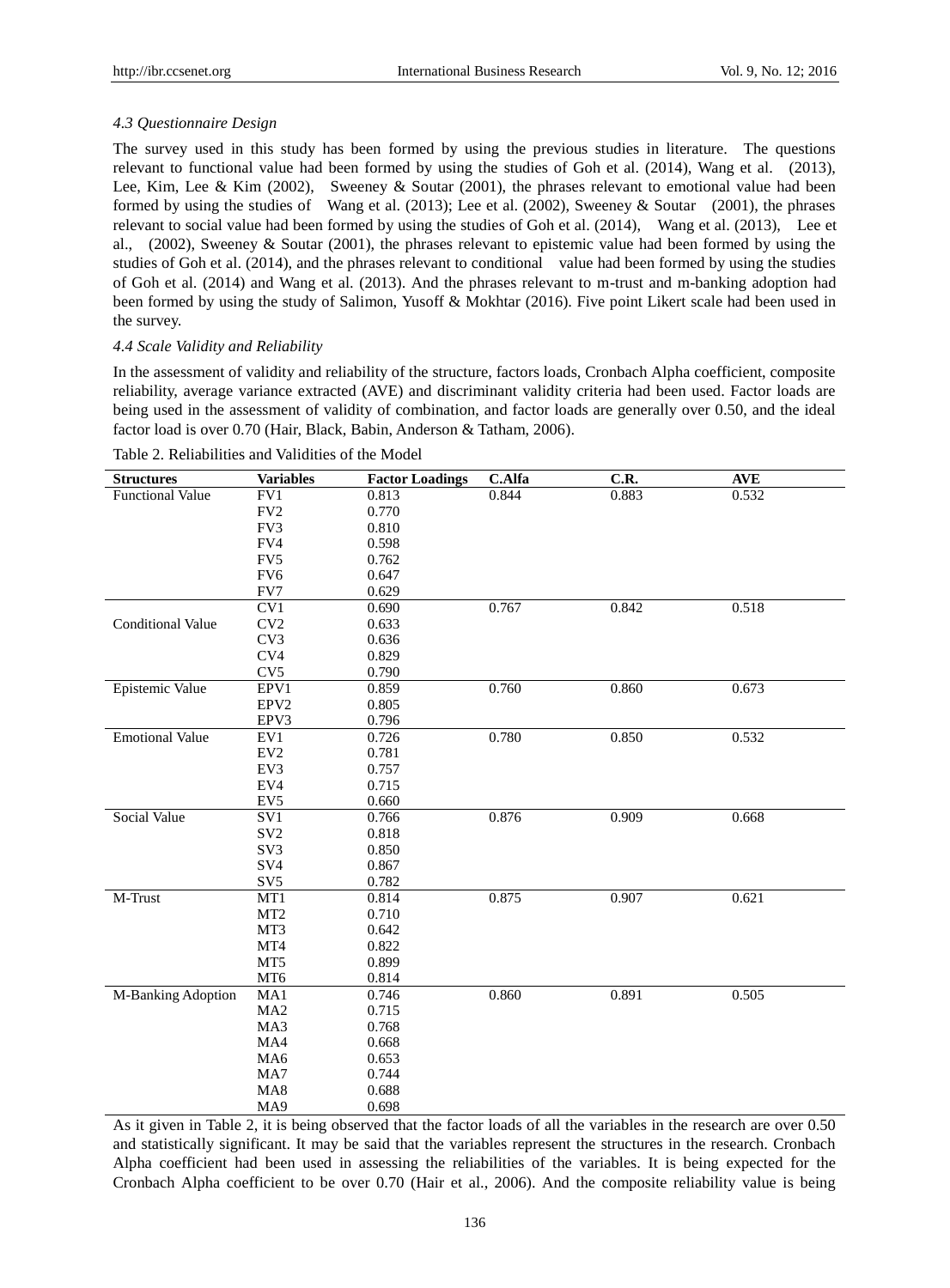calculated as the internal consistency of Cronbach Alpha coefficient, and it is being required to be over 0.70, and the average variance extracted is required to be over 0.50 (Fornell & Lacker, 1981; Hair et al., 2006; Hair, Sarstedt, Hopkins & Kuppelwieser, 2014). It is being observed that the Cronbach Alpha coefficients of the structures of the research are over 0.70, that their combined reliability values are over 0.70, and that their AVE values are over 0.50. And this may be deemed as an indicator that the combination validity of the structures of the research is provided.

In the assessment of the discriminant validity, Fornell & Lacker (1981) criteria had been used. The square root of average variance extracted (AVE) being higher than the correlation among all structures and each phrase is being deemed as an indicator that structures have discriminant validity (Fornell & Lacker, 1981).

As seen in the above table, as the diagonal values relevant to each structure are higher than the values in their own columns, discriminant validity among structures had been enabled.

|                         | Conditional | <b>Emotional</b> | Epistemic | <b>Functional</b>        | <b>M-Banking</b>                   | M-Tru | <b>Social</b> |  |
|-------------------------|-------------|------------------|-----------|--------------------------|------------------------------------|-------|---------------|--|
|                         | Value       | Value            | Value     | Value                    | <b>Adoption</b>                    | st    | Value         |  |
| <b>Conditional</b>      | 0.720       |                  |           |                          |                                    |       |               |  |
| Value                   |             |                  |           |                          |                                    |       |               |  |
| <b>Emotional Value</b>  | 0.488       | 0.729            |           |                          |                                    |       |               |  |
| <b>Epistemic Value</b>  | 0.355       | 0.359            | 0.820     |                          |                                    |       |               |  |
| <b>Functional Value</b> | 0.592       | 0.548            | 0.288     | 0.723                    |                                    |       |               |  |
| <b>M-Banking</b>        | 0.765       | 0.623            | 0.423     | 0.656                    | 0.711                              |       |               |  |
| <b>Adoption</b>         |             |                  |           |                          |                                    |       |               |  |
| <b>M-Trust</b>          | 0.545       | 0.542            | 0.343     | 0.631                    | 0.653                              | 0.788 |               |  |
| <b>Social Value</b>     | 0.087       | 0.401            | 0.260     | 0.027                    | 0.082                              | 0.183 | 0.817         |  |
| .                       |             | .<br>$\sim$      |           | $\overline{\phantom{a}}$ | $\sim$ $\sim$ $\sim$ $\sim$ $\sim$ |       |               |  |

Table 3. Correlations among the Structures

**Note:** Bold elements placed on the diagonal line represent the square root of AVE

## *4.5 Data Analysis and Results*

In the analysis of research model, partial least squares path analysis (PLS-SEM) had been used. The PLS-SEM approach had been developed by Wold and had been expanded by Lohmöller (Hair, Sarstedt, Ringle & Mena, 2012). The PLS-SEM approach is a regression based approach minimizing the residual variances of latent structures (Hair, Ringle & Sarstedt, 2011). The PLS-SEM approach is also being known as second generation structural equation modeling measuring the measurement model and structural model at the same time (Compeau & Higgins, 1995).

SmartPLS 3.0.4 (Ringle, Wende & Becker, 2015) software had been used in the analysis of the research model. PLS algorithm had been calculated in the calculation of the path coefficients relevant to the research's model and  $R<sup>2</sup>$  values. And boot strapping method had been used in the calculation of the t values of the research model and their significance. In this research, t values and significances had been calculated by selecting 1.500 sub samples from the original data.

In the following table, there are results of analysis relevant to research model.

Table 4. The Results of PLS Analysis

| Path                                    | <b>Hypothesis</b> | <b>Beta</b> | t-value |       | Non-Supported/Supported |
|-----------------------------------------|-------------------|-------------|---------|-------|-------------------------|
| Functional Value -> M-Banking Adoption  | H1                | 0.101       | 1.434   | 0.152 | Non-Supported           |
| Social Value -> M-Banking Adoption      | H <sub>2</sub>    | $-0.126$    | 2.664   | 0.008 | Supported               |
| Emotional Value -> M-Banking Adoption   | H <sub>3</sub>    | 0.256       | 4.052   | 0.000 | Supported               |
| Epistemic Value -> M-Banking Adoption   | H4                | 0.111       | 2.263   | 0.024 | Supported               |
| Conditional Value -> M-Banking Adoption | H5                | 0.447       | 8.266   | 0.000 | Supported               |
| M-Trust -> M-Banking Adoption           | H6                | 0.193       | 3.351   | 0.001 | Supported               |
| Functional Value -> M-Trust             | H7a               | 0.396       | 4.566   | 0.000 | Supported               |
| Emotional Value $\rightarrow$ M-Trust   | H7h               | 0.178       | 2.089   | 0.037 | Supported               |
| Epistemic Value -> M-Trust              | H7c               | 0.082       | 1.226   | 0.220 | Non-Supported           |
| Conditional Value $\rightarrow$ M-Trust | H7d               | 0.189       | 2.611   | 0.009 | Supported               |
| Social Value $\rightarrow$ M-Trust      | H <sub>7e</sub>   | 0.063       | 0.977   | 0.329 | Non-Supported           |

Functional value is increasing trust in mobile banking, but it doesn't have an effect on the adoption of mobile banking. Emotional value has an effect increasing the trust in mobile banking and the adoption of mobile banking. While the epistemic value has no statistically significant effect on the trust relevant to mobile banking, it has an effect that increases the adoption of mobile banking. Conditional value increases the trust relevant to mobile banking and the adoption of mobile banking. While the social value has no effect on mobile banking trust, it has an effect decreasing the adoption of mobile banking. Finally, it is possible to say that that trust relevant to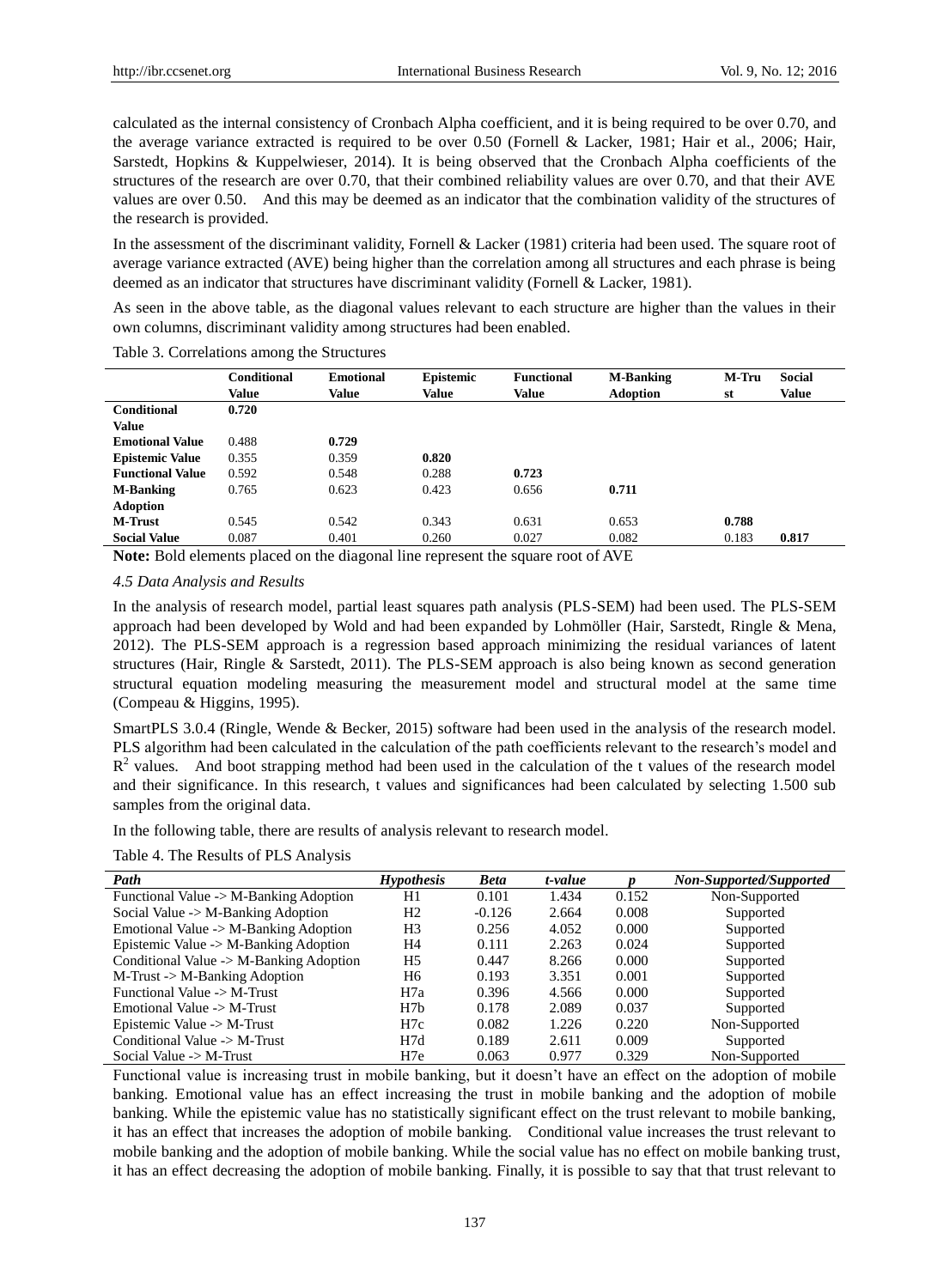mobile banking have an effect increasing the adoption of mobile banking.

And finally an assessment will be made relevant to the  $R^2$  and conformity goodness of the research model.  $R^2$  is representing the extracted variance of each variable (Hair et al., 2012). It is a significant criteria used in the assessment of structural equation model along with the significances of  $R^2$  path coefficients.  $R^2$  is getting a value in between 0 and 1, and high  $R^2$  values are being deemed as the indicator of well decisiveness. In the researches on consumer behaviors, this value being over 0.20 is being deemed as high (Hair et al., 2011). When the  $R^2$ values in this research are considered, m-trust  $R^2$  value is 0.489, and  $R^2$  value relevant to m-banking adoption is 0.729. And these values are indicators that the structures of the research have strong decisiveness on m-trust and m-banking adoption.

SRMR criteria had been used in assessing the conformity goodness of research model. SRMR is providing the difference in between observed and expected correlations. This value being smaller than 0.10 is an indicator that the research model is valid (Hu & Bentler, 1999; Henseler et al., 2014). In our research, SRMR value is 0.081. And this value is an indicator that the research model is a valid model.

## **5. Conclusion and General Discussion**

Our findings indicate that conditional value is being deemed as the consumption value that most strongly affects the adoption of mobile banking. Due to many of its features such as the situation of the users, feeling of time pressure, flexibility of making transaction as independent from place, it is being observed that conditional factors have significant place in the use of mobile banking. Goh et al. (2014) couldn't find in their study any relation in between conditional value and use of mobile banking. As the result of the research, it is being observed that conditional value have positive effect on trust relevant to mobile banking. Conformity of mobile banking to the status of the users may be deemed as a factor increasing trust in mobile banking.

According to the results of the research, it is being observed that emotional value has positive and statistically significant effect on adoption of mobile banking and trust relevant to mobile banking. The satisfaction and good feelings caused by the use of mobile banking services are increasing the use of mobile banking. The studies in literature relevant to mobile service, mobile applications and mobile banking services are also supporting this result (Yang & Jolly, 2009; Turel et al., 2010; Tang & Foster, 2007; Wang et al., 2013; Goh et al., 2014). It may be said that the good feelings of the users for the mobile banking services, their satisfaction from the use of these services, finding them interesting and entertaining are enabling the increase of trust relevant to mobile banking services and applications.

According to the results of the research, it is being observed that epistemic value has positive and statistically significant effect on mobile banking adoption, but that it doesn't have a significant effect on trust relevant to mobile banking. As the users' care on innovation increases, their rates of using mobile banking service –which is a new e-commerce channel-, are increasing. The studies in literature realized relevant to mobile services, mobile applications and mobile banking services are also supporting this result (Tang & Foster, 2007; Wang et al., 2013; Goh et al., 2014; Tzeng, 2011). Despite having studies in literature regarding that the functional value affects mobile services, use of mobile services and use of mobile banking services (Pura, 2005; Turel et al., 2007; Wang et al., 2013; Goh et al., 2014), no significant relation could be found in between functional value and adoption of mobile banking by this study. But it had been concluded that functional value has a strong effect on trust relevant to mobile banking. It can be said that the perception of mobile banking services as quality, high performance and economic by the users increases the trust relevant to mobile banking.

According to the results of the research, it had been concluded that social value has negative and statistically significant effect on mobile banking adoption, and that it doesn't have significant effect on trust relevant to mobile banking. Mobile banking users' desire to be accepted by others, and their perceptions consisting social value such as a tool of expressing themselves and as assigning a personal meaning in respect of gaining social approval have an effect that decreases the mobile banking adoption of the consumers. Because benefits, economic reasons such as economy of the use of mobile banking rather than social norms, saving of time and decrease of energy cost lies on the basis of use of mobile banking applications by the consumers. In literature, there are studies regarding that social value is effective in the use of mobile services, in the use of mobile applications and in the use of mobile banking services (Yang & Jolly, 2009; Tang & Foster, 2007; Wang et al., 2013; Goh et al., 2014).

In the research, it had been concluded that trust relevant to mobile banking has positive and statistically significant effect on adoption of mobile banking. By many studies in literature (Lee, Lee & Kim, 2007; Gu et al., 2009; Hanafizadeh et al., 2014; Bidarra et al., 2013), it is being observed that trust relevant to mobile banking is effective on adoption of mobile banking. It is possible to say that as the trust of users relevant to mobile banking increases, the intentions of using mobile banking will also increase.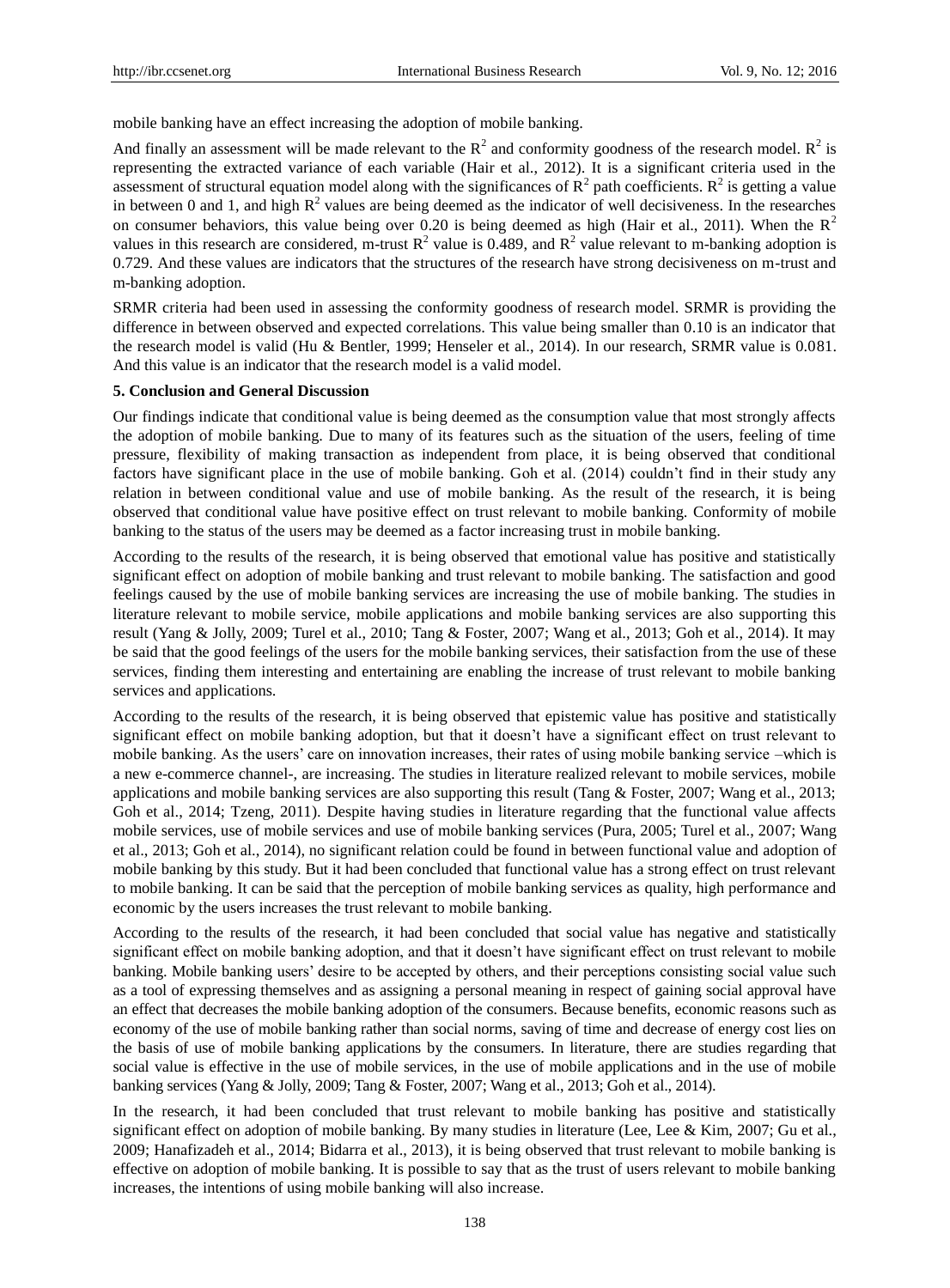## **6. Suggestions**

## *6.1 Theoretical Suggestions*

In our study, the effect of consumption values relevant to mobile banking services on adoption of mobile banking and on trust relevant to mobile banking had been examined. It is being observed that there are limited studies in literature which examine the adoption of mobile banking in the context of consumption values theory. No other study examining the consumption values which may be effective on trust relevant to mobile banking had been found. For these reasons, we can say that the consumption values may be used in defining the adoption of mobile banking. And when the percentage of explaining the consumption values and mobile banking is considered, it is possible for us to say that this rate may be deemed as a good determinant compared to consumer researches. In the same manner, when the rate of explaining of adoption of mobile banking by consumption value and trust relevant to mobile banking is considered, it is being observed that it may be used as a good determinant.

#### *6.2 Managerial Suggestions*

In the research, it is being observed that conditional value has the strongest effect on the adoption of mobile banking. The enterprises wanting to increase the use of mobile banking may out the ease of use of mobile banking compared to branch banking and internet banking, lack of pressure of time and place and ease of making transaction to the forefront in their marketing implementations and strategies. By this way, they may both increase the adoption of mobile banking and decrease the crowdedness of branches. According to the results of the research, the second strongest effect is in between functional value and trust relevant to mobile banking. When the practitioners make the implementations and services of mobile banking as in conformity with quality standards, accessible, user friendly, secure and economic with consistent performance, they may increase the trust of users relevant to mobile banking, or may enable them to use it more securely. And another significant effect is in between emotional value and adoption of mobile banking. The practitioners may increase the adoption of mobile banking when they make the mobile banking services more attractive and entertaining and when they design them as to enable customer satisfaction.

## **7. Constraints and Future Researches**

This study has many constraints. First of all, the research had been realized on a relatively narrow group selected by sampling method due to constraints of time and cost. The repetition of the research on a wider sample group will be beneficial for the validity of the results of the research. Our study is subject to mobile banking services in general. Further researches should adopt the model for activities like money transfer, investment instruments and credit application. Furthermore, the consumer consumption value relation with the risk perception, ease of use, usefulness and usability may be evaluated as valuables for future studies.

## **References**

- Aboelmaged, M., & Gebba, T. R. (2013). Mobile banking adoption: an examination of technology acceptance model and theory of planned behavior .*International Journal of Business Research and Development (IJBRD)*, *2*(1), 35-50.
- Aksoy, R. (2012). Trust as a marketing value and trust attitudes of the consumers towards electronic markets. *International Journal of Management Economics and Business*, *2*(4), 79-90.
- Akturan, U., & Tezcan, N. (2012). Mobile banking adoption of the youth market: Perceptions and intentions. *Marketing Intelligence & Planning*, *30*(4), 444-459. <http://dx.doi.org/10.1108/02634501211231928>
- Barnes, S. J., & Corbitt, B. (2003). Mobile banking: concept and potential. *International Journal of Mobile Communications*, *1*(3), 273-288[. http://dx.doi.org/10.1504/IJMC.2003.003494](http://dx.doi.org/10.1504/IJMC.2003.003494)
- Bidarra, S., Muñoz-Leiva, S. H. F., & Liébana-Cabanillas, F. (2013). Analysis and modeling of the determinants of mobile banking acceptance. *The International Journal of Management Science and Information Technology (IJMSIT)*, (8-(Apr-Jun)), 1-27.
- Bødker, M., Gimpel, G., & Hedman, J. (2009). The user experience of smart phones: a consumption values approach. *8th Global Mobility Roundtable, GMR*.
- Chung, N., & Kwon, S. J. (2009). Effect of trust level on mobile banking satisfaction: a multi-group analysis of information system success instruments. *Behaviour & Information Technology*, *28*(6), 549-562. http://dx.doi.org/10.1080/01449290802506562
- Compeau, D. R., & Higgins, C. A. (1995). Application of social cognitive theory to training for computer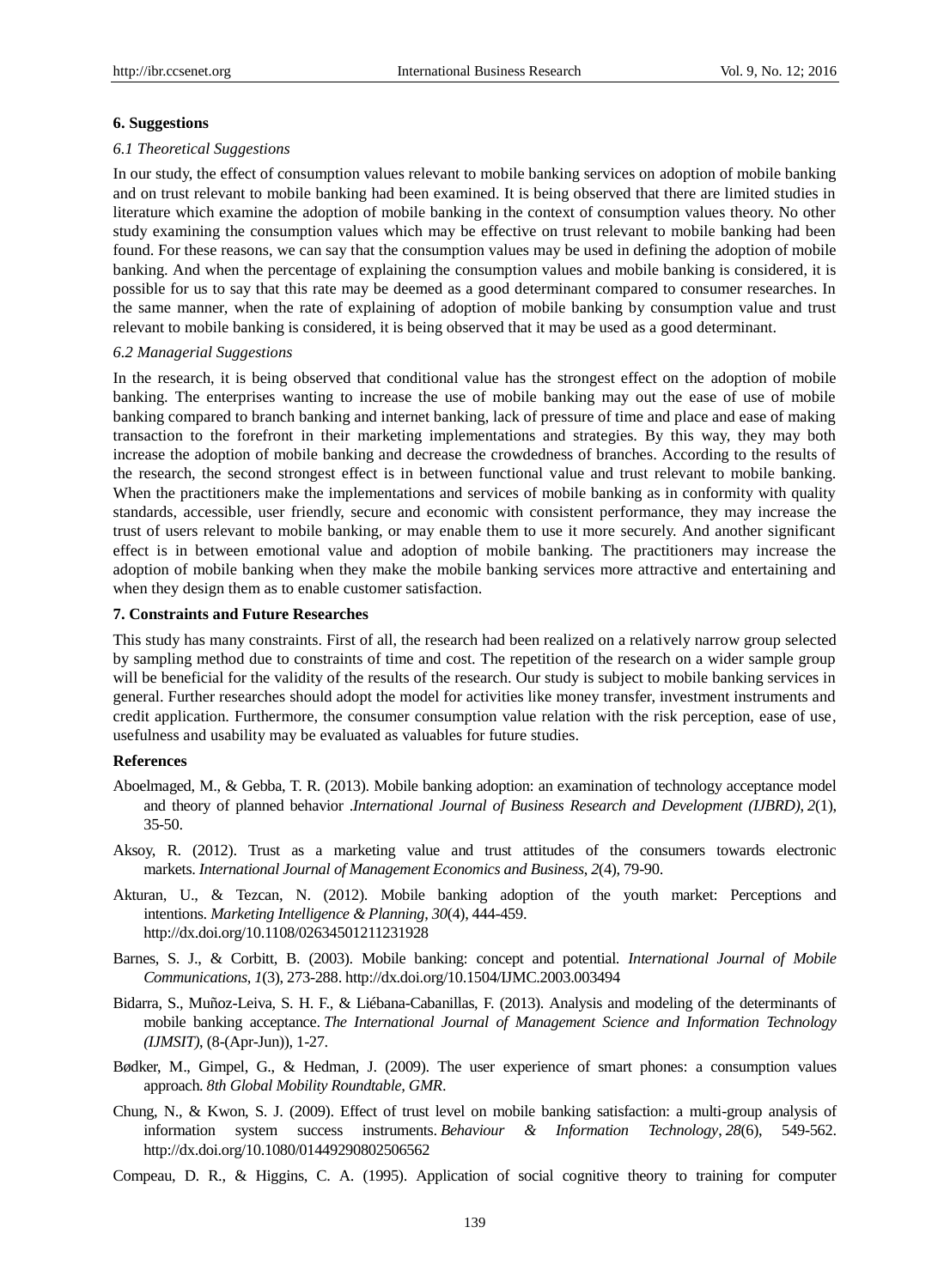skills. *Information Systems Research*, *6*(2), 118-143. http://dx.doi.org/10.1287/isre.6.2.118

- Cudjoe, A. G., Anim, P. A., & Nyanyofio, J. G. N. T. (2015). Determinants of mobile banking adoption in the Ghanaian banking industry: a case of access bank Ghana limited. *Journal of Computer and Communications*, *3*(02), 1-19. http://dx.doi.org/10.4236/jcc.2015.32001
- Finch, J. E. (2006). The impact of personal consumption values and beliefs on organic food purchase behavior. *Journal of Food Products Marketing*, *11*(4), 63-76. http://dx.doi.org/10.1300/J038v11n04\_05
- Fornell, C., & Larcker, D. F. (1981). Evaluating structural equation models with unobservable variables and measurement error. *Journal of Marketing Research, 18*(1), 39-50. http://dx.doi.org/10.2307/3151312
- Fukuyama, F. (1995). *Trust: The social virtues and the creation of prosperity* (No. D10 301 c. 1/c. 2). New York: Free press.
- Goh, T. T., Suki, M. N., & Fam, K. (2014). Exploring a consumption value model for Islamic mobile banking adoption. *Journal of Islamic Marketing*, *5*(3), 344-365. http://dx.doi.org/10.1108/JIMA-08-2013-0056
- Gu, J. C., Lee, S. C., & Suh, Y. H. (2009). Determinants of behavioral intention to mobile banking. *Expert Systems with Applications*, *36*(9), 11605-11616[. http://dx.doi.org/10.1016/j.eswa.2009.03.024](http://dx.doi.org/10.1016/j.eswa.2009.03.024)
- Hair, F. J., Ringle, C, M. & Sarstedt. (2011). PLS-SEM: Indeed a Silver Bullet, *Journal of Marketing Theory and Practice*, *19*(2), 139-152. http://dx.doi.org/10.2753/MTP1069-6679190202
- Hair, F. J. J., Sarstedt, M., Hopkins, L., & Kuppelwieser, G. V. (2014). Partial least squares structural equation modeling (PLS-SEM) An emerging tool in business research. *European Business Review*, *26*(2), 106-121. http://dx.doi.org/10.1108/EBR-10-2013-0128
- Hair, J. F., Black, W. C., Babin, B. J., Anderson, R. E., & Tatham, R. L. (2006). *Multivariate data analysis* (Vol.6.). Upper Saddle River, NJ: Pearson Prentice Hall.
- Hair, J. F., Sarstedt, M., Ringle, C. M., & Mena, J. A. (2012). An assessment of the use of partial least squares structural equation modeling in marketing research. *Journal of the Academy of Marketing Science*, *40*(3), 414-433. http://dx.doi.org/10.1007/s11747-011-0261-6
- Hanafizadeh, P., Behboudi, M., Koshksaray, A. A., & Tabar, M. J. S. (2014). Mobile-banking adoption by Iranian bank clients. *Telematics and Informatics*,*31*(1), 62-78. http://dx.doi.org/10.1016/j.tele.2012.11.001
- Hanna, N. K. (2016). E-commerce as a techno-managerial innovation ecosystem: Policy implications. *Journal of Innovation Management*, *4*(1), 4-10.
- Harris, L. C., & Goode, M. M. (2004). The four levels of loyalty and the pivotal role of trust: a study of online service dynamics. *Journal of retailing*, *80*(2), 139-158. http://dx.doi.org/10.1016/j.jretai.2004.04.002
- Henseler, J., Dijkstra, T. K., Sarstedt, M., Ringle, C. M., Diamantopoulos, A., Straub, D. W., & Calantone, R. J. (2014). Common beliefs and reality about PLS comments on Rönkkö and Evermann (2013). *Organizational Research Methods*, 1094428114526928. http://dx.doi.org/ 10.1177/1094428114526928
- Hu, L. T., & Bentler, P. M. (1999). Cutoff criteria for fit indexes in covariance structure analysis: Conventional criteria versus new alternatives. *Structural Equation Modeling: A Multidisciplinary Journal*, *6*(1), 1-55. http://dx.doi.org/10.1080/10705519909540118
- Karjaluoto, H., Jayawardhena, C., Leppäniemi, M., & Pihlström, M. (2012). How value and trust influence loyalty in wireless telecommunications industry. *Telecommunications Policy*, *36*(8), 636-649. http://dx.doi.org/10.1016/j.telpol.2012.04.012
- Kim, C., Zhao, W., & Yang, K. H. (2008). An empirical study on the integrated framework of e-CRM in online shopping: evaluating the relationships among perceived value, satisfaction, and trust based on customers' perspectives. *Journal of Electronic Commerce in Organizations*, *6*(3), 1-19.
- Kim, H. W., Chan, H. C., & Gupta, S. (2007). Value-based adoption of mobile internet: an empirical investigation. *Decision Support Systems*, *43*(1), 111-126. http://dx.doi.org/10.1016/j.dss.2005.05.009
- Kleijnen, M., De Ruyter, K., & Wetzels, M. (2007). An assessment of value creation in mobile service delivery and the moderating role of time consciousness. *Journal of retailing*, *83*(1), 33-46. http://dx.doi.org/10.1016/j.jretai.2006.10.004
- Koo, C., & Wati, Y. (2010). Toward an Understanding of the Mediating Role of" Trust" in Mobile Banking Service: An Empirical Test of Indonesia Case. *Journal of Universal Computer Science, 16*(13), 1801-1824. http://dx.doi.org/10.3217/jucs-016-13-1801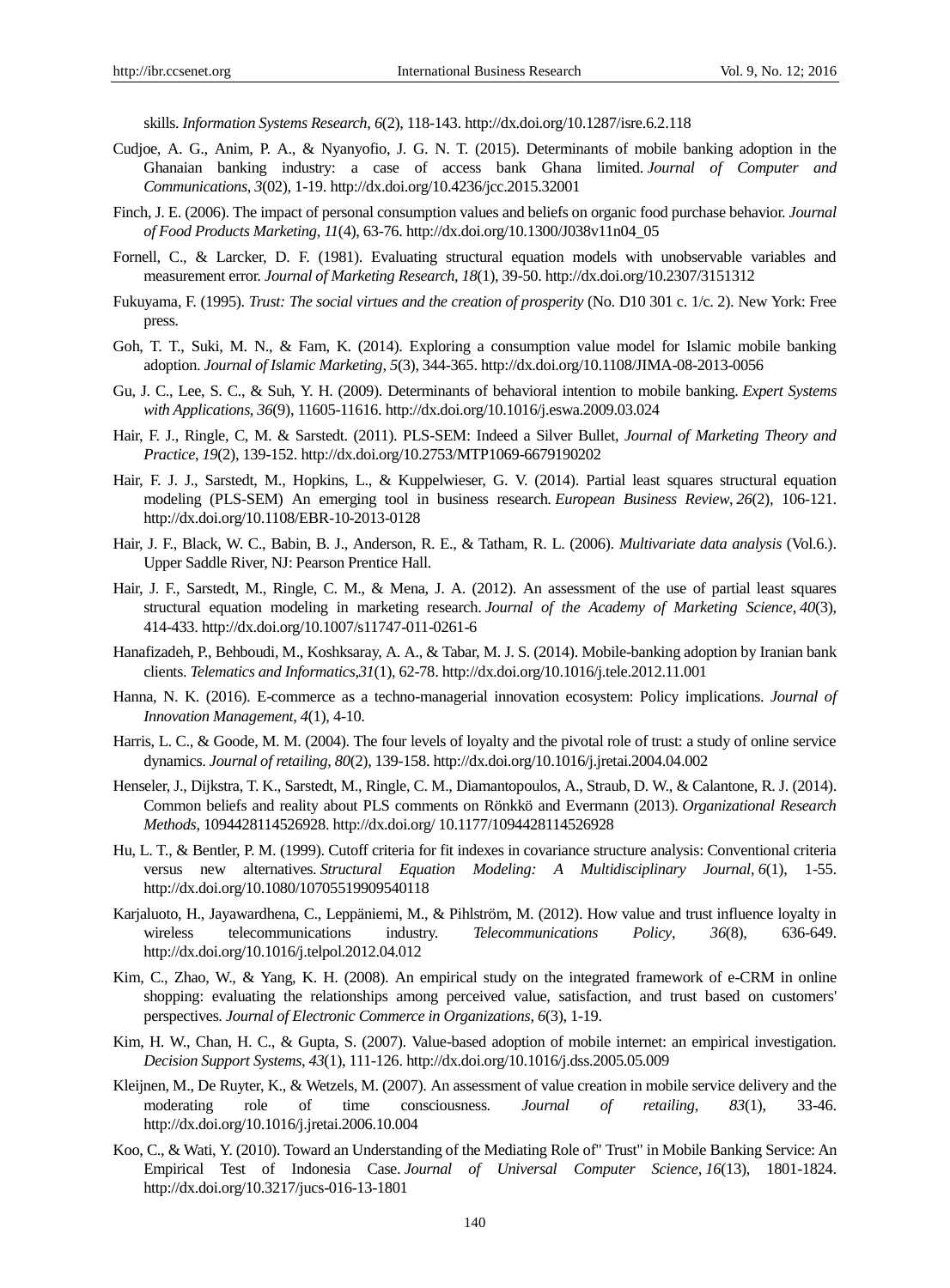- Laukkanen, T., & Pasanen, M. (2008). Mobile banking innovators and early adopters: How they differ from other online users?. *Journal of Financial Services Marketing*, *13*(2), 86-94. http://dx.doi.org/10.1057/palgrave.fsm.4760077
- Lee, K. C., & Chung, N. (2009). Understanding factors affecting trust in and satisfaction with mobile banking in Korea: A modified DeLone and McLean's model perspective. *Interacting with computers*, *21*(5-6), 385-392. http://dx.doi.org/10.1016/j.intcom.2009.06.004
- Lee, K. S., Lee, H. S., & Kim, S. Y. (2007). Factors Influencing the Adoption Behavior of Mobile Banking: A South Korean perspective. *[Journal of Internet Banking & Commerce,](javascript:__doLinkPostBack() 12*(2), 1-9.
- Lee, Y., Kim, J., Lee, I., & Kim, H. (2002). A Cross-Cultural Study on the Value Structure of Mobile Internet Usage: Comparison Between Korea and Japan. *Journal of Electronic Commerce Research, 3*(4), 227-239.
- Levy, S., & Hino, H. (2016). Emotional brand attachment: a factor in customer-bank relationships. *International Journal of Bank Marketing*, *34*(2), 136-150. http://dx.doi.org/10.1108/IJBM-06-2015-0092
- Li, F. (2013). Why users adopt mobile banking service: An empirical study. In *2013 10th International Conference on Service Systems and Service Management* (pp. 490-493). IEEE. http://dx.doi.org/10.1109/ICSSSM.2013.6602554
- Lin, P. C., & Huang, Y. H. (2012). The influence factors on choice behavior regarding green products based on the theory of consumption values. *Journal of Cleaner Production*, *22*(1), 11-18. http://dx.doi.org/10.1016/j.jclepro.2011.10.002
- Lin, P., Huang, Y., & Wang, J. (2010). Applying the theory of consumption values to choice behavior toward green products. In *Management of Innovation and Technology (ICMIT), 2010 IEEE International Conference on*  348-353. http://dx.doi.org/10.1109/ICMIT.2010.5492714
- Liu, F., Zhao, X., Chau, P. Y., & Tang, Q. (2015). Roles of perceived value and individual differences in the acceptance of mobile coupon applications. *Internet Research*, *25*(3), 471-495. http://dx.doi.org/10.1108/IntR-02-2014-0053
- Luarn, P., & Lin, H. H. (2005). Toward an understanding of the behavioral intention to use mobile banking. *Computers in human behavior*, *21*(6), 873-891. http://dx.doi.org/10.1016/j.chb.2004.03.003
- McManus, P., & Standing, C. (2004). Understanding the Reasons for Mobile Commerce Adoption and Use. *ACIS 2004 Proceedings*, 111. http://aisel.aisnet.org/cgi/viewcontent.cgi?article=1230&context=acis2004
- Oliveira, T., Faria, M., Thomas, M. A., & Popovič, A. (2014). Extending the understanding of mobile banking adoption: When UTAUT meets TTF and ITM. *International Journal of Information Management*, *34*(5), 689-703. http://dx.doi.org/10.1016/j.ijinfomgt.2014.06.004
- Papadopoulou, P., Andreou, A., Kanellis, P., & Martakos, D. (2001). Trust and relationship building in electronic commerce. *Internet research*, *11*(4), 322-332. http://dx.doi.org/10.1108/10662240110402777
- Peng, K. F., Chen, Y., & Wen, K. W. (2014). Brand relationship, consumption values and branded app adoption. *Industrial Management & Data Systems*, *114*(8), 1131-1143. http://dx.doi.org/10.1108/IMDS-05-2014-0132
- Punj, G. (2011). Effect of consumer beliefs on online purchase behavior: the influence of demographic characteristics and consumption values. *Journal of Interactive Marketing*, *25*(3), 134-144. http://dx.doi.org/10.1016/j.intmar.2011.04.004
- Pura, M. (2005). Linking perceived value and loyalty in location-based mobile services. *Managing Service Quality: An International Journal*, *15*(6), 509-538. http://dx.doi.org/10.1108/09604520510634005
- Qu, W. G., Pinsonneault, A., Tomiuk, D., Wang, S., & Liu, Y. (2015). The impacts of social trust on open and closed B2B e-commerce: A Europe-based study. *Information & Management*, *52*(2), 151-159. http://dx.doi.org/10.1016/j.im.2014.07.002
- Riasi, A., & Pourmiri, S. (2015). Effects of online marketing on Iranian ecotourism industry: Economic, sociological, and cultural aspects. *Management Science Letters*, *5*(10), 915-926. http://dx.doi.org/10.5267/j.msl.2015.8.005
- Ringle, C, M., Wende, S., & Becker, J. M. (2015). SmartPLS 3. www.smartpls.com
- Saeed, K. (2011). Understanding the Adoption of Mobile Banking Services: An Empirical Assessment. In *AMCIS*. http://aisel.aisnet.org/amcis2011\_submissions/5
- Salimon, M. G., Yusoff, R. Z., & Mokhtar, S. S. M. (2016). The influence of e-satisfaction, e-trust and hedonic motivation on the adoption of e-banking and its determinants in Nigeria: A pilot study. *Mediterranean Journal of*